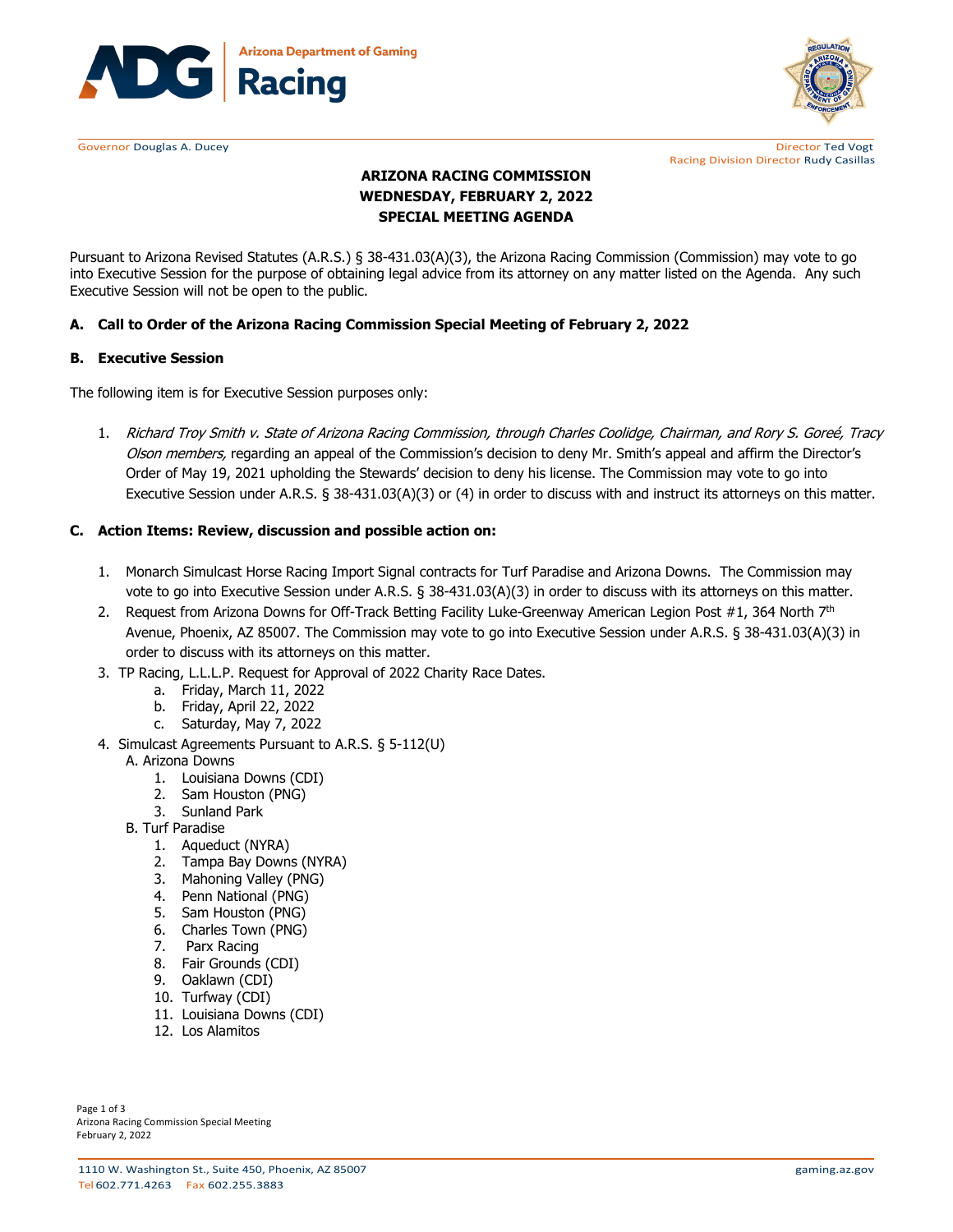



Governor Douglas A. Ducey **Director Ted Vogt Director Ted Vogt Director Ted Vogt Director Ted Vogt** Racing Division Director Rudy Casillas

- 5. Simulcast Horse Racing Import Signals Pursuant to IHA Section 3004(a)(3) A. Arizona Downs
	- 1. Louisiana Downs (CDI)
	- 2. Sam Houston
	- 3. Sunland Park
	- B. Turf Paradise
		- 1. Aqueduct (NYRA)
		- 2. Tampa Bay Downs (NYRA)
		- 3. Mahoning Valley (PNG)
		- 4. Penn National (PNG)
		- 5. Sam Houston (PNG)
		- 6. Charles Town (PNG)
		- 7. Parx Racing
		- 8. Fair Grounds (CDI)
		- 9. Oaklawn (CDI)
		- 10. Turfway (CDI)
		- 11. Louisiana Downs (CDI)
		- 12. Los Alamitos

#### **D. Information Reports**

- 1. Information Regarding Rillito Permit and Race Dates. (Rudy Casillas)
- 2. Track Safety Report(s) (Susan Gale, DVM/Brian Duncan)<br>3. Budget Report (Director Casillas/Jason La Forest)
- 
- 3. Budget Report (Director Casillas/Jason La Forest)<br>4. Report on International Horseracing Integrity Act 4. Report on International Horseracing Integrity Act (Wm. Leroy Gessmann, HBPA)
- 5. Permittee Reports **Not to exceed 3 minutes**
	- a. American Greyhound Racing
	- b. Arizona Downs
	- c. County Fairs
	- d. Rillito Park
	- e. Tucson Greyhound Park<br>f. Turf Paradise
	- **Turf Paradise**
- 6. Optional Industry Stakeholder Association Updates (limited to officers or officially designated spokesperson) **Not to exceed 3 minutes**
	- a. Arizona Counties Racing Association
	- b. Arizona Quarter Horse Racing Association
	- c. Arizona Thoroughbred Breeders Association
	- d. Horsemen's Benevolent & Protective Association
	- e. Jockey's Guild

#### **E. Commission Reports**

- 1. Summary of Current Events Affecting the Arizona Racing Commission. A.R.S. § 38-431.02(K) Only Commission Members or the Director may report. No discussion or action may be taken on matters reported unless properly noticed for legal action or discussion.
- 2. Identification of Matters to be placed on future Agendas.